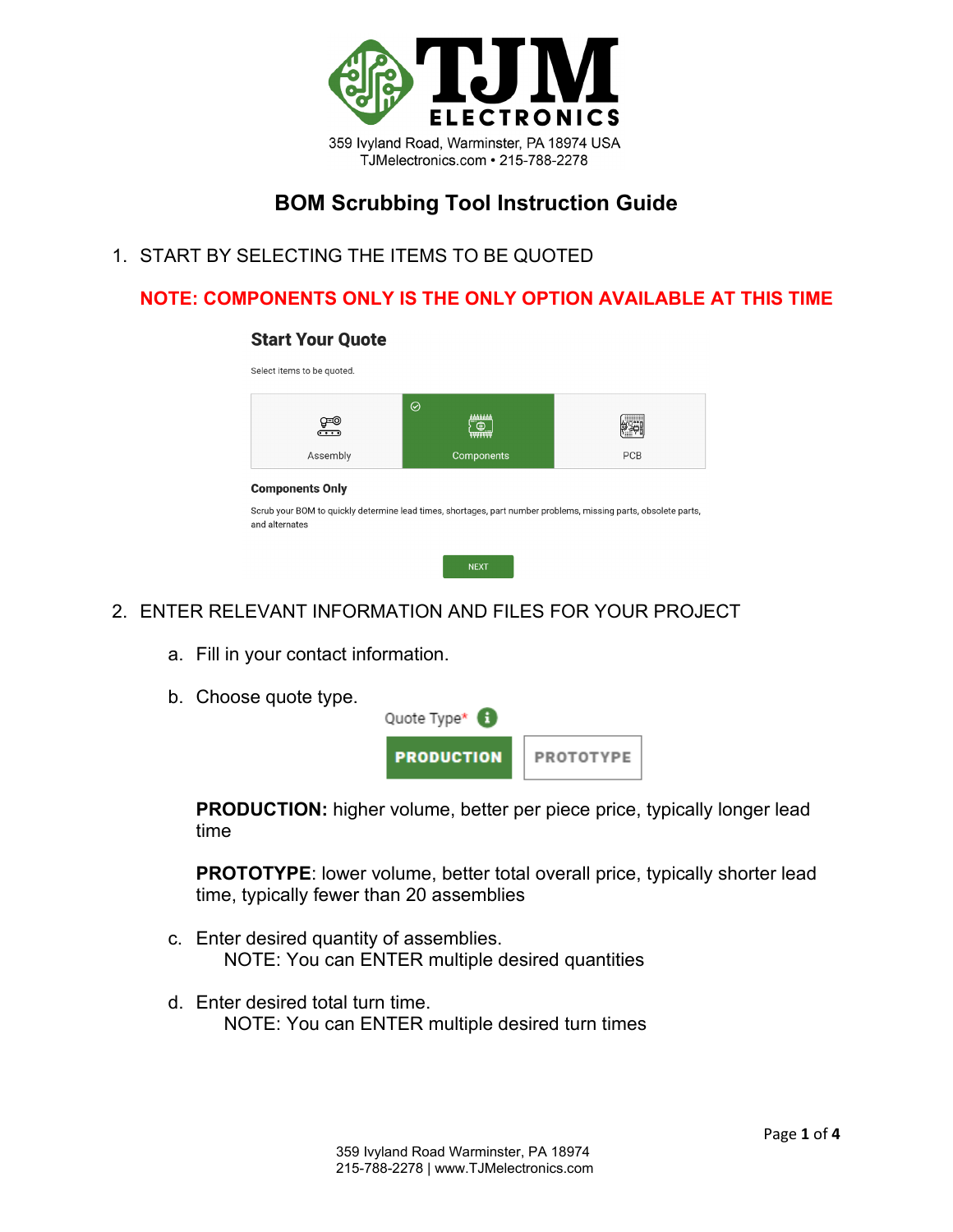

e. Upload BOM to be scrubbed. To the right is an example of what the page should look like after a **BOM (.xlsx file)** is uploaded.

|   |                     | Drag to Import<br>or<br><b>CHOOSE FILE</b><br>(You can drop here maximum 5 files) |              |
|---|---------------------|-----------------------------------------------------------------------------------|--------------|
|   | Uploaded files      | Files type                                                                        |              |
| ⊗ | TJM_Sample_BOM.xlsx | <b>BOM</b>                                                                        | $\checkmark$ |

- o Select BOM as the file type.
- o (Optional: if you are looking for a turnkey PCB assembly quote from TJM, you can add other relevant files like gerber files, fabrication drawings, and assembly drawings. Please note that our servers are secure and ITAR Compliant. If you require an NDA to share files, please email [sales@TJMelectronics.com](mailto:sales@TJMelectronics.com) or call to discuss.)
- o Select the MAP BOM button to continue.
- 3. MAP BOM
	- a. "Header Row in excel" and "Last Row in excel" will autopopulate but can be changed if required.
	- b. Assign the correct name for each column.
	- c. Names with an asterisk (\*) are required for every BOM. (Description, Quantity Per, Manufacturer (Mfgr), and MPN are required columns).
	- d. Select Next to continue.

## 4. SCRUB BOM

- a. You can make modifications to your BOM here if needed.
- b. You can also search for parts with the Search box in the top right corner.
- c. Missing information and errors like blank lines are highlighted in pink.

|  | Line Item | Description* | <b>Quantity Per*</b> | Ref. Designator Lead Quantity |  | <b>Mfgr</b> | <b>MPN*</b> |
|--|-----------|--------------|----------------------|-------------------------------|--|-------------|-------------|
|--|-----------|--------------|----------------------|-------------------------------|--|-------------|-------------|

d. Ensure which line item is the PCB if it is present in the BOM. Click the PCB box to the right.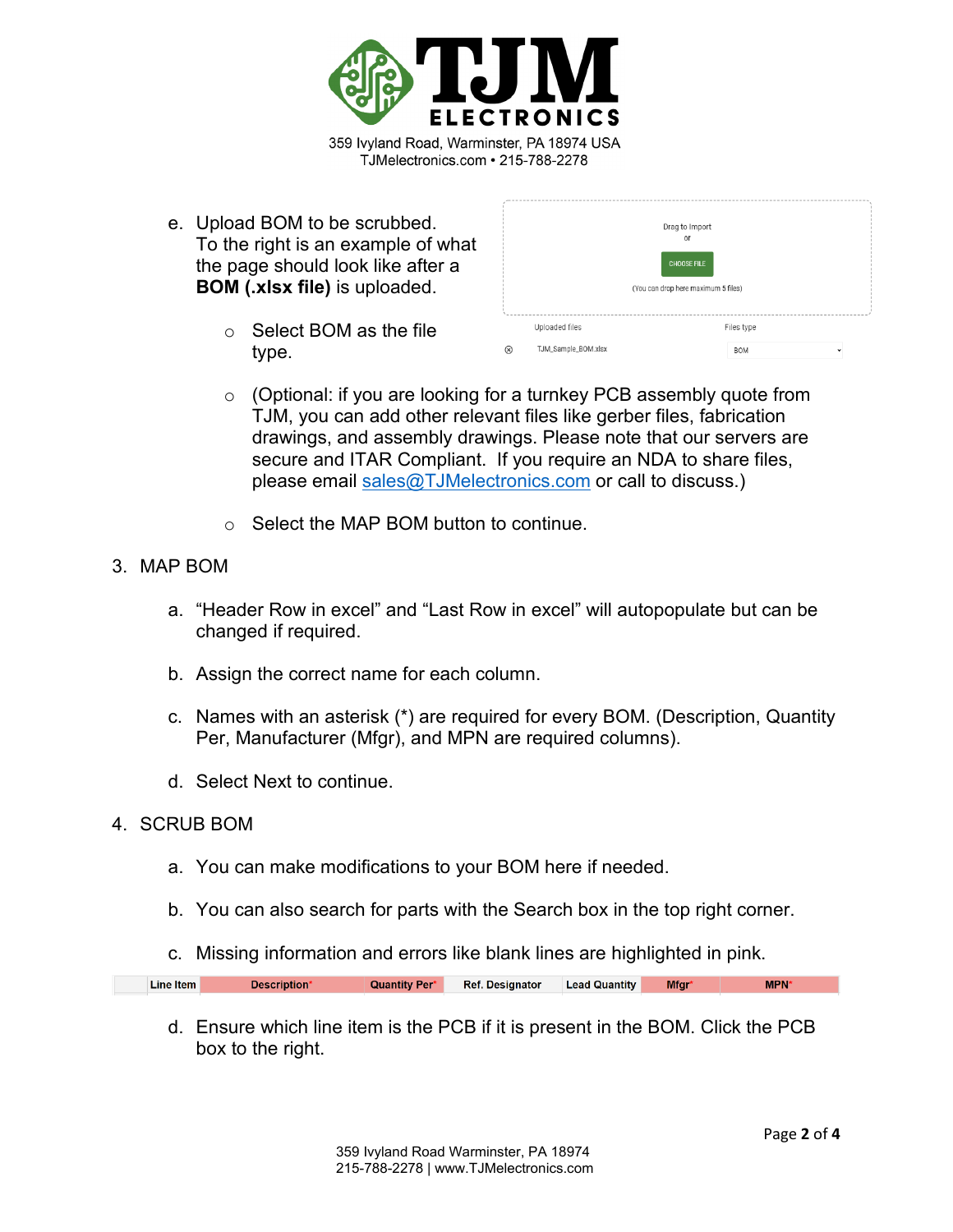

- e. Install and Purchase are automatically selected. If the part is a "do not install", uncheck the Install box. If the part does not need to be acquired or is something that would be consigned, uncheck the Purchase box.
- f. Highlight and Right-click to delete or add rows and type or "copy and paste" information.
- g. Hit "Validate and Import" to continue and wait for lead times to compile.
- 5. RESULT OF BOM SCRUB



b. RoHS status (if known), Available Stock, Lead Time, Lead Time Notes, and the Selected MFGR and Selected MPN (if alternates to determine which part the information is for) are reported.

**NOTE:** Reported Lead Time is in DAYS, not weeks.

- i. Issues with parts will be pointed out in the Lead Time Notes.
- ii. NOTE: THE DOWNLOADED SPREADSHEET MAY NOT MATCH THE LINE ITEMS OF YOUR ORIGINAL BOM. IF YOU HAVE ALTERNATES FOR THE SAME REFERENCE DESIGNATOR OR IF THE SAME MANUFACTURER PART NUMBER IS IN THE BOM MULTIPLE TIMES, LINES WILL COMBINE.
- c. Check for items with no data. An item with no data may occur when the part is obsolete or has an incorrect part number.

**NOTE:** We recommend going to [Digikey.com](https://www.digikey.com/) and searching the part number to check if a part is obsolete or the part number is incorrect.

d. **Optional Turnkey PCB Assembly Quote:** If you want a turnkey PCB assembly quote from TJM, please continue below the DOWNLOAD BOM button to see part problems across the different quantities that require quoting. Add additional files such as gerber files, fabrication drawings, assembly drawings, etc., by clicking on the  $\mathbb B$  icon at the top right of the screen. Please note that our servers are secure and ITAR Compliant. If you require an NDA to share files, please email [sales@TJMelectronics.com](mailto:sales@TJMelectronics.com) or call to discuss.